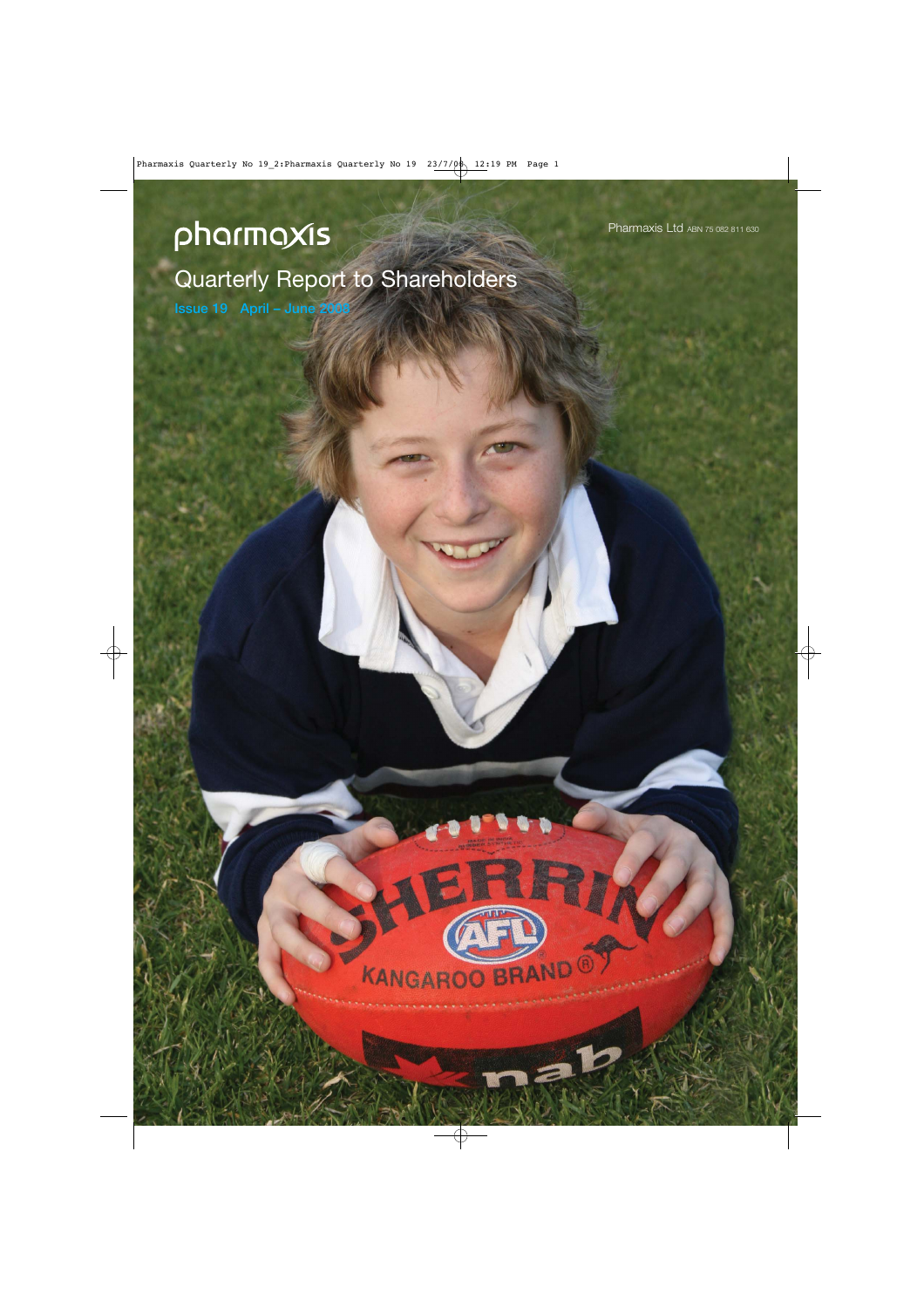# pharmaxis

## Producing human healthcare products to treat and manage respiratory diseases

## **Overview**

Pharmaxis is a specialty pharmaceutical company with activities spanning product research & development through to manufacture, sales and marketing.

Our therapeutic interests include lung diseases such as cystic fibrosis, asthma, bronchiectasis and chronic obstructive pulmonary disease.

Our first product, Aridol, is now registered for sale in Australia, Europe and parts of Asia and is designed to assist in the management of both asthma and chronic obstructive pulmonary disease. Our second product, Bronchitol, is in final clinical trials as a new treatment for cystic fibrosis and chronic obstructive pulmonary diseases such as bronchiectasis.

Our research group is developing two new potential therapies for chronic and debilitating lung conditions such as asthma and pulmonary fibrosis.



## **Pharmaxis Product Development at June 2008**

COPD: Chronic Obstructive Pulmonary Disease – a fatal disease of the lungs, related to smoking. Pulmonary fibrosis: excessive fibrous connective tissue in the lungs.

**Front cover**: Twelve-year-old Harry Coffey is the first person in the world to complete the Phase 3 trial of Bronchitol in cystic fibrosis. Read about his experience with the medicine on page 5. Photo courtesy of Justine McCullagh-Beasy, *The Guardian*, Swan Hill.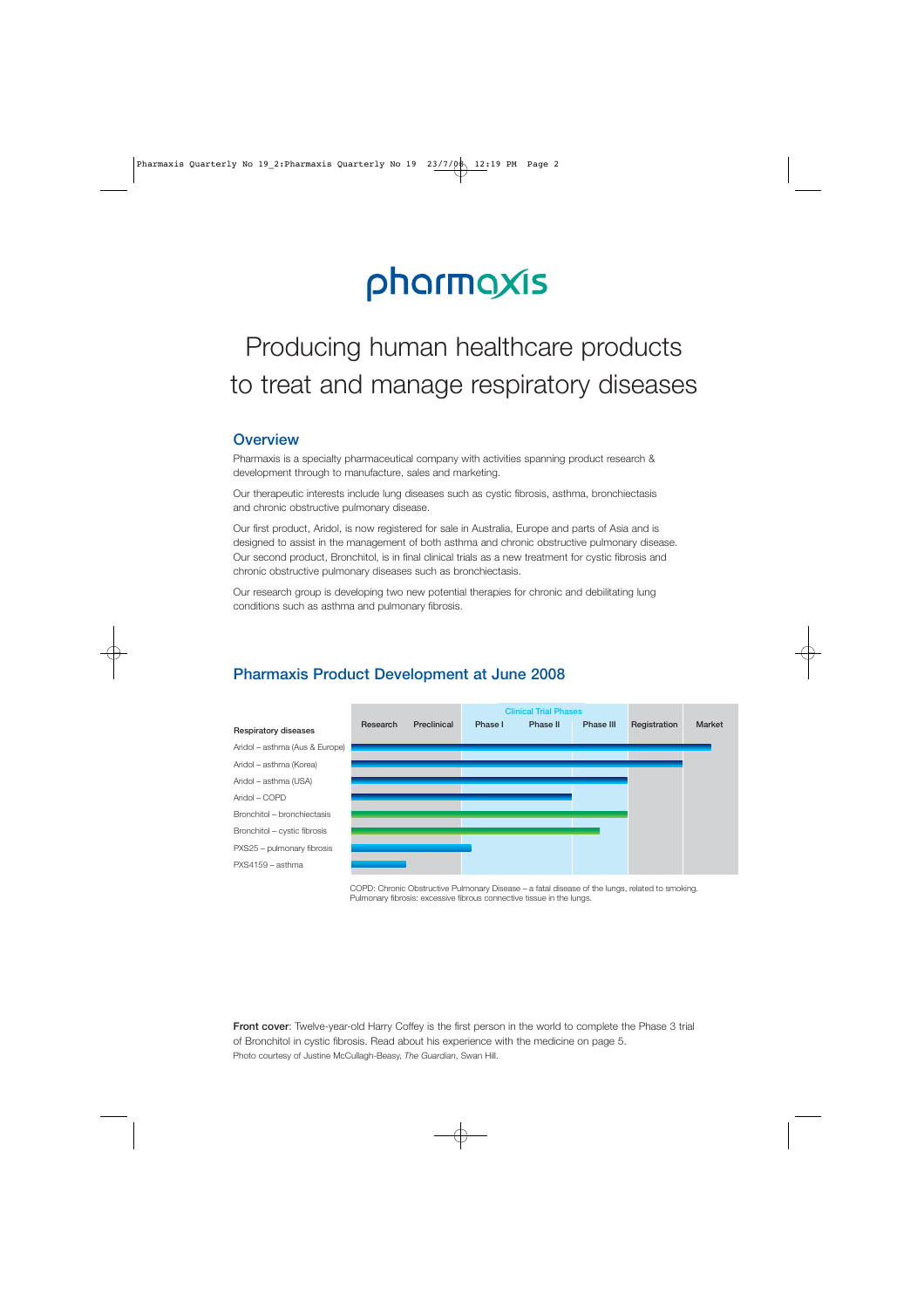

## **CEO Report**

I am pleased to report that we are making good progress on all facets of the business, from the early stage research projects through to our marketed product, Aridol. While obtaining the necessary European Aridol marketing certificates has been frustratingly slow, most of these are now in place and we are working with our EU distributors to give Aridol the best possible opportunity of making a solid start in Europe. The Aridol marketing application for the USA has involved considerable effort, particularly on the manufacturing and stability aspects of the product, and will be filed with the Food and Drug Administration shortly.

Bronchitol has finished a long term Phase 3 safety and efficacy trial in bronchiectasis and this will form the basis of our first Bronchitol marketing application, to be filed in Australia this year. In Europe, cystic fibrosis will be the first indication for which we file a marketing application early next year.

Generating revenue from Aridol and Bronchitol is critical for our future and the correct clinical, regulatory and reimbursement strategies are paramount to the success of both products. This report contains details of our progress in the first two areas.

Ala D. Roberton

Alan D Robertson, Chief Executive Officer

#### **Second Quarter Highlights**

- Recruitment milestone reached in Phase 3 CF trial
- First patient finishes global Phase 3 CF trial
- Phase 2 CF dosing study completes
- Agreement reached with FDA on pivotal Phase 3 bronchiectasis trial
- Long-term safety study of Bronchitol for bronchiectasis closes
- Pharmaxis establishes global compassionate use program for Bronchitol
- Aridol approved for marketing in four more EU countries
- New Pharmaxis board appointment

#### **Coming Events**

- File marketing application for Aridol with US FDA
- File marketing application for Bronchitol with Australian TGA
- Results of long-term safety study of Bronchitol in bronchiectatic patients
- Reporting of Phase 2 CF dosing study
- PXS4159 moves to preclinical development for asthma

## **Bronchitol for CF progressing**

**FDA drug**

**completion**

**application nears**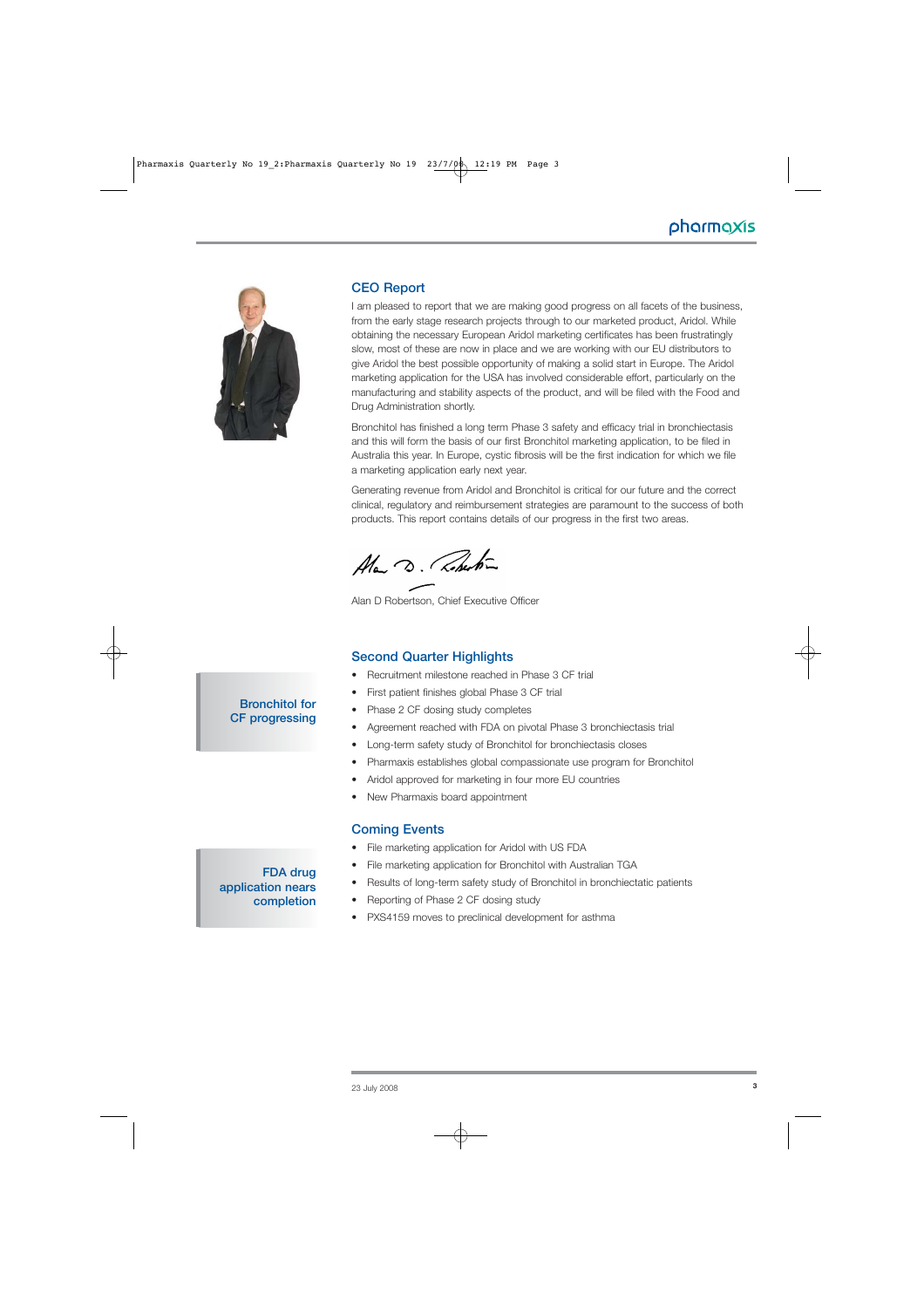#### **Corporate News**

#### **Walls going up on new factory**

The new Pharmaxis company headquarters and manufacturing facility at 20 Rodborough Road, Frenchs Forest in Sydney are beginning to take shape.

The factory floor has now been laid and the warehouse walls are in the process of being erected. The new state-of-the-art premises are on track to be completed early next year, housing all of Pharmaxis' Australian employees.



#### **Construction gears up on new premises**

#### **Pharmaceutical industry leader joins Pharmaxis board**

Senior Australian pharmaceutical executive Will Delaat has joined the Pharmaxis board of directors.

Mr Delaat has 35 years experience in the global pharmaceutical industry, most recently as the managing director of the Australian subsidiary of Merck & Co., a position he held from 1997 until his recent retirement.

During his career Mr Delaat has held executive positions in both Europe and Australia for Merck and AstraZeneca. Mr Delaat is experienced in sales and marketing and has been responsible for international product launches and commercialisation of respiratory products.

He also serves the pharmaceutical industry in important representative roles. He is chairman of the Australian pharmaceutical industry's peak body, Medicines Australia, and is chairman of the Pharmaceuticals Industry Council.

Will Delaat is considered one of Australia's pharmaceutical industry leaders. The Pharmaxis board will benefit from his unique skills and experience.

#### **Alan Robertson named CEO of the Year**

Pharmaxis CEO Dr Alan Robertson has been named CEO of 2007 at the Australian Excellence in Biotechnology in Investment Awards.

Held in Sydney in April, the award was made in recognition of Alan's work in developing Pharmaxis.

## **Pharma industry leader joins Pharmaxis board**



**Industry honour for Pharmaxis CEO**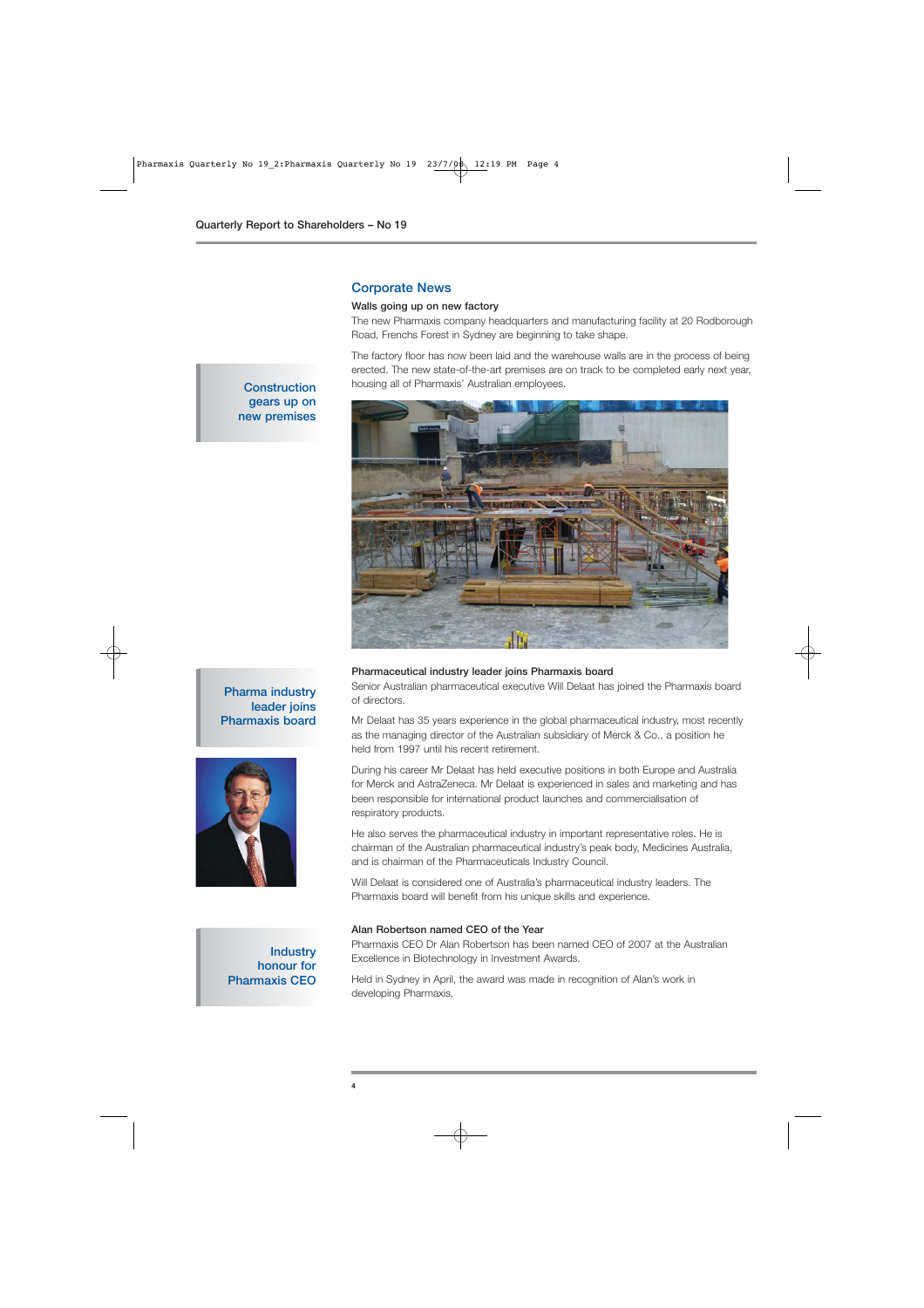## **CF trial close to full recruitment**

## **Current Medical Activities**

#### **Recruitment milestone reached in Phase 3 CF trial**

The first Phase 3 Bronchitol trial in subjects with cystic fibrosis reached its initial protocol target of 250 patients in June 2008. Over 50 subjects are now in the open label phase of the trial and 14 subjects have completed the study (see story below). The trial will close recruitment shortly and the headline data will be available during the first quarter of 2009. The trial design was completed with advice from the European Committee for Orphan Medicinal Products and positive data will allow us to file a marketing application in Europe during the second quarter of 2009.

#### **First patient in world completes Phase 3 CF trial**

Harry Coffey is breathing easier on the football field, after being treated with Bronchitol for his cystic fibrosis.

The 12-year-old Swan Hill midfielder is the first patient in the world to complete the year-long Phase 3 trial of Bronchitol in cystic fibrosis sufferers.

The young sportsman battles to clear his lungs of heavy mucus every day, a problem that has affected his ability to breathe, particularly when running for the ball. But for the past six months while on the trial, Harry has been finding breathing much easier.

"It tastes better than other medications and it's quicker in the mornings," he explains. "I can breathe it in over about five minutes in the morning and it isn't as boring as the old medication either."

Harry's mother says Bronchitol has helped her son get rid of more mucus more often, reducing the persistent cough that can hold him back from doing the things he likes best. Expelling the sticky mucus also reduces the chance of developing a serious lung infection.

Harry's doctor, Professor Phil Robinson of the Royal Children's Hospital in Melbourne, says if proven effective, Bronchitol has the potential to improve people's lives dramatically. (Story courtesy of The Age, 2 May 2008, p.5)

#### **Second Phase 3 CF clinical trial**

A second Phase 3 clinical trial in patients with cystic fibrosis required for a U.S. marketing application will begin enrolment shortly. Site centre agreements have been signed, ethics applications granted, investigational drug shipped and the protocol completed with the assistance of the FDA through their Special Protocol Assistance scheme. The trial aims to enrol approximately 250 subjects and is expected to be fully recruited by mid 2009.

The principal objective of the trial is to determine the effect of Bronchitol on the lung function of patients with cystic fibrosis.

#### **Phase 2 CF dosing study completes**

A Phase 2 dosing study of Bronchitol in patients with cystic fibrosis has completed with the last patient having their last visit in June 2008.

A total of 48 patients from 13 sites across Argentina and Canada were tested on a range of doses to find the optimum level for treating their condition. Bronchitol was administered twice daily at doses of 40mg, 120mg, 240mg and 400mg. The data from this trial is undergoing analysis and will be released in the third quarter of 2008.

#### **Long-term safety study in Bronchitol due to report**

A 12 month Phase 3 clinical trial evaluating the safety of Bronchitol in over 100 subjects with bronchiectasis completed in June.

This study was an open label extension to a three month efficacy trial which has already reported, showing that Bronchitol improved quality of life and mucus clearance.





**Second CF Phase 3 trial to commence**

## **Study will confirm optimal dosage**

## **Australian Bronchitol marketing application**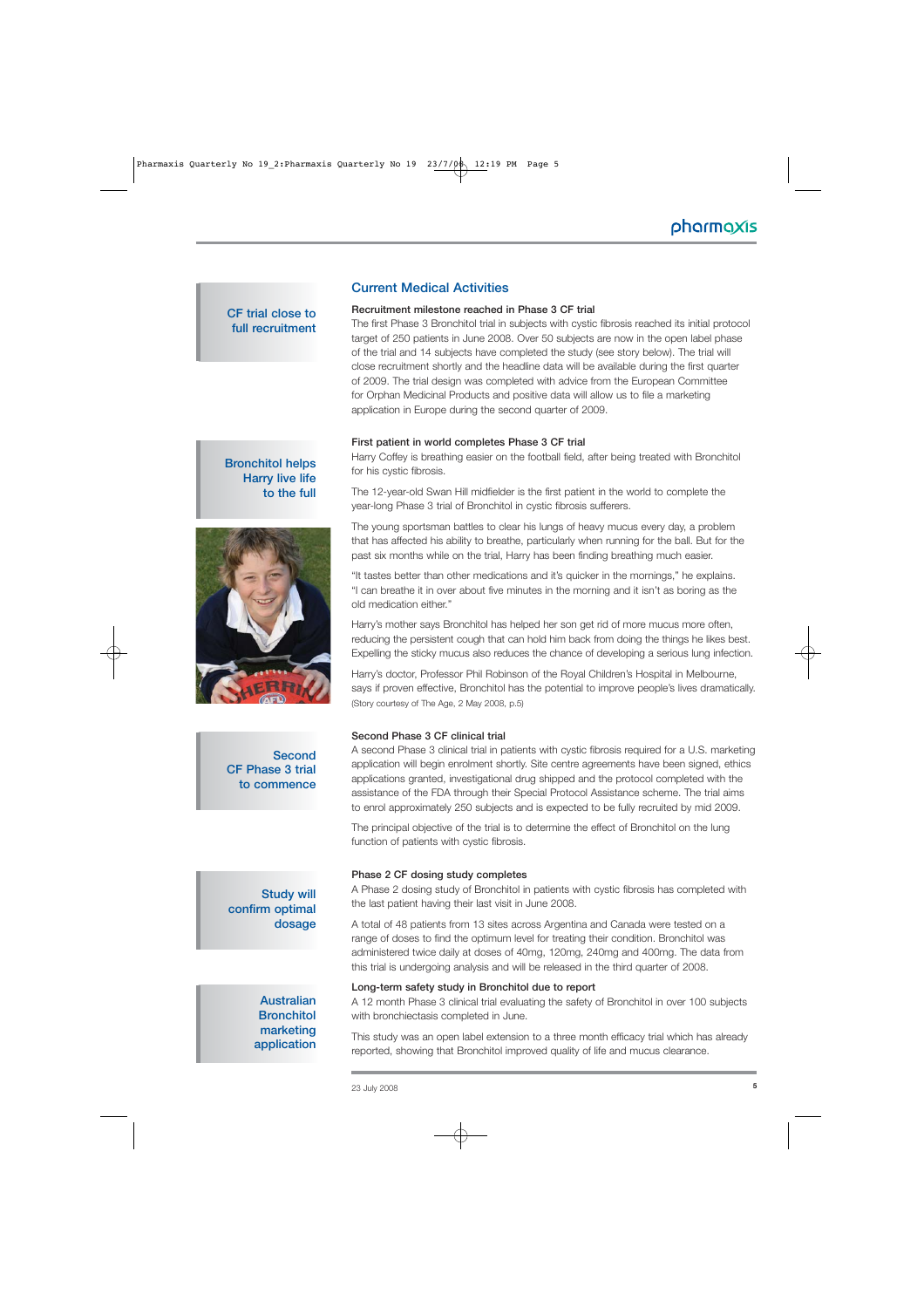The objective of the open label extension is to determine the adverse event profile of Bronchitol following prolonged use. Following statistical analysis, the results from this second phase of the trial will be reported in the next quarter.

After receiving the study report, Pharmaxis intends filing its first marketing application in Australia for Bronchitol.

#### **Bronchitol available worldwide to patients in need**

Pharmaxis has appointed a respected international agency to manage and provide Bronchitol to patients with no alternative clinical options and in need of the medicine.

Overseas patients with severe bronchiectasis and cystic fibrosis who are unable to take part in current Pharmaxis clinical trials and for whom no satisfactory authorised treatment exists can now apply through their doctors to purchase Bronchitol via IDIS Limited.

IDIS provides medicines on an individual named patient basis in over 100 countries around the world. Through IDIS, post-trial supply of Bronchitol can be arranged for those overseas patients who still need the therapy.

We are receiving frequent requests from ex-trial patients and those with serious conditions to receive Bronchitol, and the appointment of IDIS will ensure they are responded to quickly and professionally.

Pharmaxis has been providing medicines on a compassionate basis in Australia and New Zealand for several years.

#### **Current Regulatory Activities**

#### **FDA progress on Bronchitol Phase 3 trial**

Pharmaxis and the U.S. Food and Drug Administration have concluded the Special Protocol Assessment process for the Phase 3 registration trial of Bronchitol for bronchiectasis.

The SPA process allows the FDA to evaluate a clinical trial protocol supporting a New Drug Application, and provides an agreement that the study design, including trial size, clinical endpoints and/or data analyses are acceptable to the FDA.

This one trial will also support a European marketing application. The Phase 3 trial has been designed in collaboration with internationally renowned experts in the field of bronchiectasis and will be a randomized investigation of Bronchitol twice daily in 350 adults worldwide. A clinical trial application (CTA) to begin this trial was approved in the UK in June.

Participants will be treated for 52 weeks and the primary endpoints are reduction in frequency of exacerbations and improvement in quality of life. This trial will be the second Phase 3 study to be undertaken for Bronchitol in bronchiectasis and follows the completion of a successful shorter trial reported last year.

#### **More European approvals**

Four more European countries have granted Pharmaxis marketing approval for Aridol. The approvals by Germany, Norway, Greece and Finland bring the number of European countries where Aridol can be sold to 10. The lung function test is also available in South Korea and Australia.

In Germany a total of 660,000 lung function tests are conducted annually, of which 90% are conducted by office-based physicians and the remainder in the major hospitals. To enter the market, Pharmaxis will first negotiate with insurance companies that cover

## **compassionate use program launched**

**Global**

**Trial protocol agreed with FDA**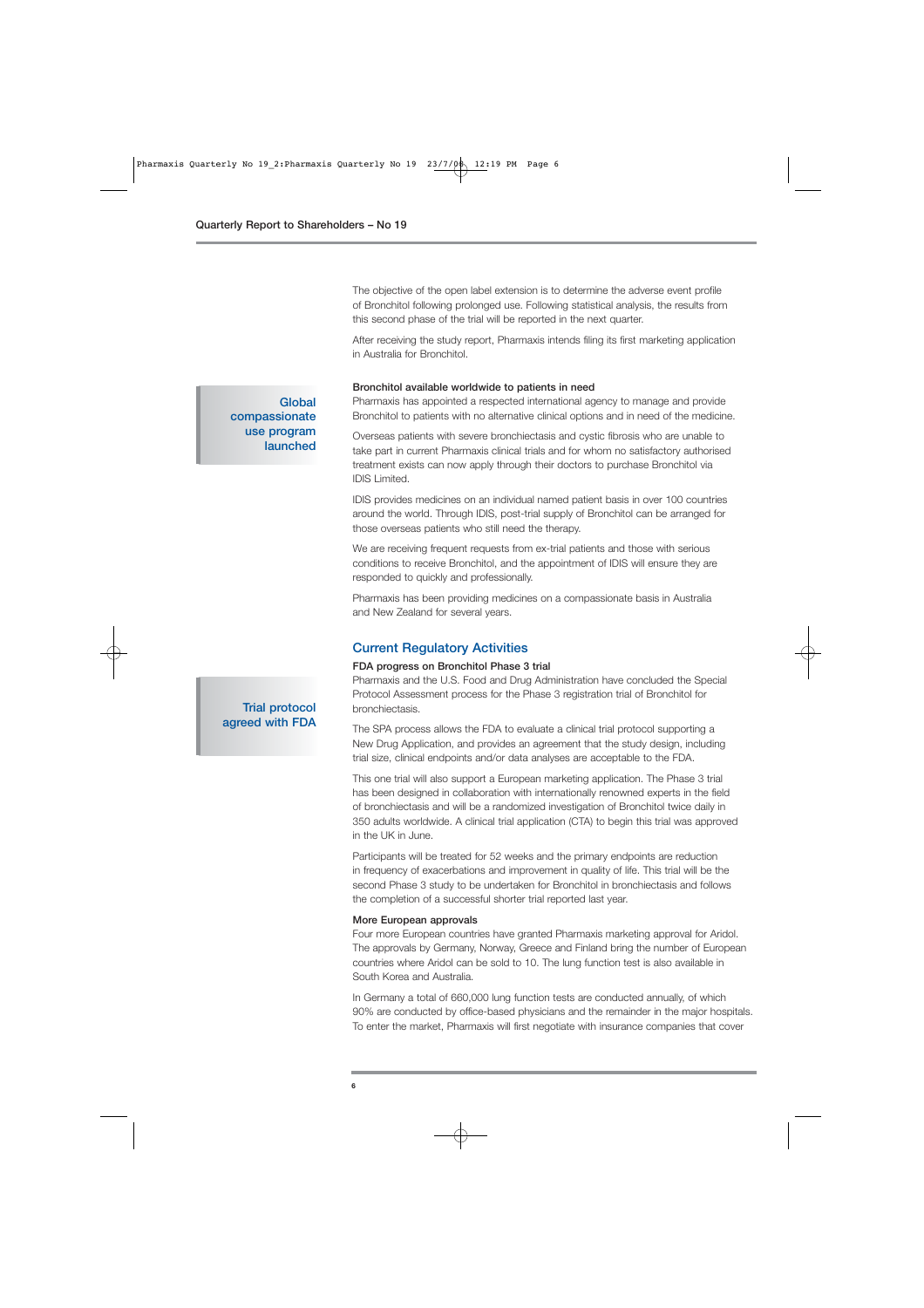

**Aridol now available in 12 countries**

> the office-based physician market before launching with a local distributor. These latest approvals help position Aridol as the worldwide standard for detecting sensitive airways in people with conditions like asthma.

## **Current Marketing Activities**

#### **International specialists enthusiastic about Aridol**

Aridol was highlighted at the May meeting of the American Thoracic Society, which attracted over 13,000 global delegates from all facets of respiratory science and medicine.

Aridol featured in several presentations and poster sessions, prompting valuable discussion and raising awareness of the product among key physicians and scientists.

Meanwhile, the first worldwide presentation of data from the pivotal Phase 3 Aridol trial was unveiled at the Aspen Lung Conference, held during the quarter. US allergists attending the forum showed strong interest in the trial results, which will form the basis of our U.S. marketing application.

## **Current Research Activities**

#### **PXS25 and PXS4159**

While our clinical and regulatory teams prepare the necessary documents to submit a clinical trial application with the aim to develop PXS25 to treat inflammatory lung diseases, our research scientists continue to evaluate the mechanism of this compound in cellular and animal models. We plan to conduct the Phase 1 clinical study in Australia, focussing on safety and the pharmacokinetic profile of PXS25.

The SSAO/VAP-1 protein plays a key role in the inflammatory process and its inhibition is expected to lead to new therapies for lung diseases like asthma. To target this protein, we have developed new clinical candidate PXS4159 and begun the scale up manufacture and pre-clinical safety studies needed to evaluate it in human studies. In parallel, we continue basic research to explore its other potential clinical uses.

## **Publications and Presentations**

More than 60 papers about Aridol, Bronchitol or mannitol for inhalation have now been published in peer-reviewed journals. New publications and presentations this past quarter include:

## **Global experts discuss Aridol**

## **PXS25 targets lung diseases**

**PXS4159 moves to preclinical development**

#### **Three new papers & posters**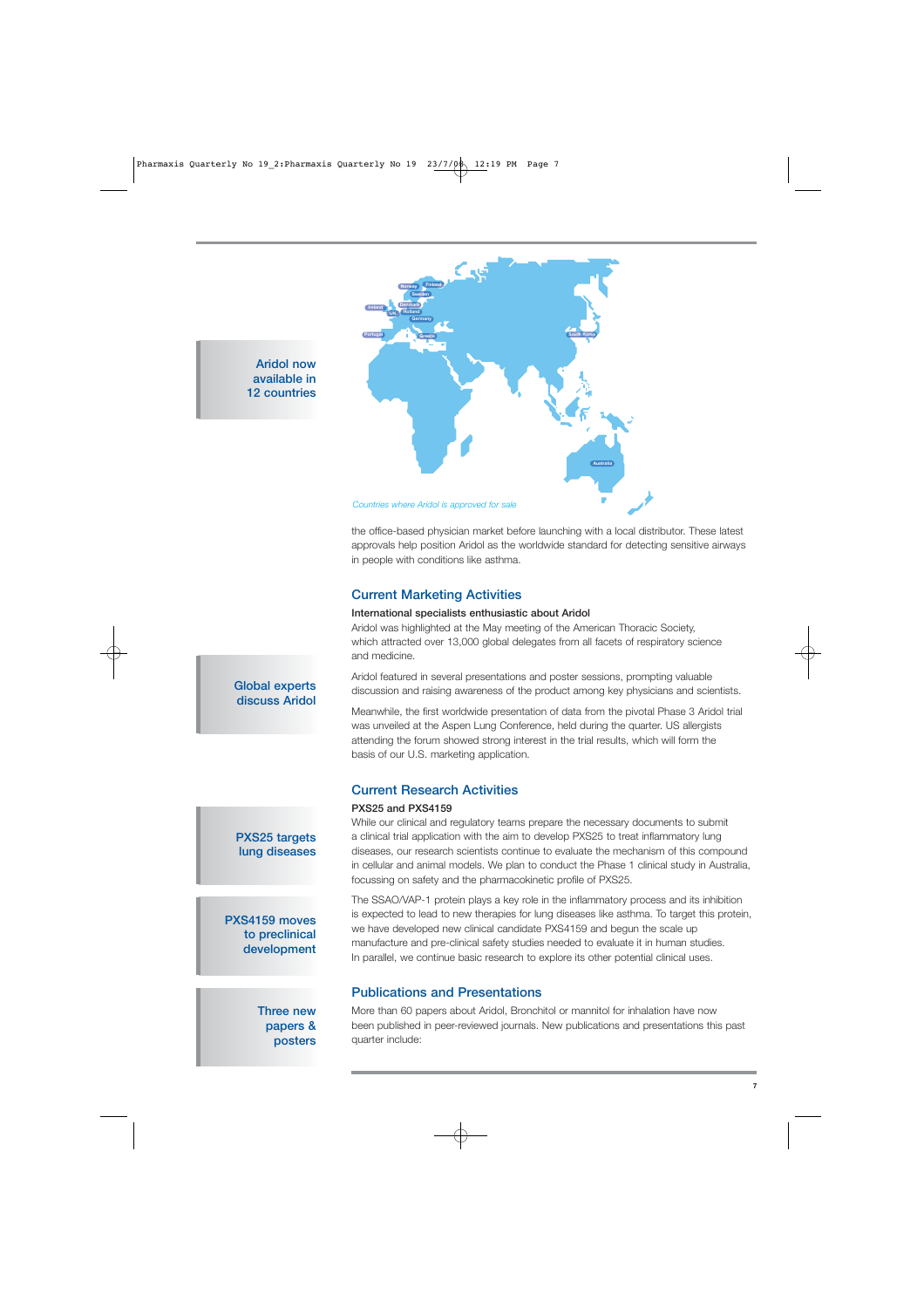1. E. Daviskas et al., Effect of increasing doses of mannitol on mucus clearance in patients with bronchiectasis. European Respiratory Journal 2008; 31: 765–772.

2. A. Jaques et al., Inhaled Mannitol Improves Lung Function in Cystic Fibrosis. Chest 2008; 133:1388–1396.

3. S. Spector et al., Mannitol Inhalational Challenge: Will it replace methacholine or histamine? Presented at the Thomas L. Petty Aspen Lung Conference, Golden Anniversary Meeting on "Asthma: Insights and Expectations," June 4-7, 2008.

## **Intellectual Property Portfolio**

There has been no material change to the patent portfolio this quarter.

## **Financial Overview of the Quarter**

We completed the year with cash of A\$112 million, a strong position from which to progress our business in the coming year.

#### **Revenue**

Aridol sales for the June 2008 quarter of A\$197,000 compared to A\$46,000 in the June 2007 quarter and A\$136,000 in the March 2008 quarter. Sales for the year of A\$527,000 were 156% greater than in 2007. Australian sales for the quarter were 49% greater than June 2007 while Australian sales for the year were 82% greater than in 2007.

The increase in interest income over the prior comparable quarter reflects the increase in invested cash as well as generally higher interest rates received on the bank accepted bills in which the majority of funds are invested.

Grant income relates predominantly to the Australian government Pharmaceuticals Partnerships Program.

#### **Expenditure**

Research and development expenditure of A\$6.0 million for the June 2008 quarter compares to A\$4.9 million in the June 2007 quarter, and A\$4.4 million in the March 2008 quarter. The largest increases were in clinical and manufacturing.

Clinical expenses accounted for 59% of R&D expenditure and increased by approximately 42% from the June 2007 quarter and 24% from the March 2008 quarter, reflecting an increase in the number of subjects enrolled in clinical trials.

Manufacturing R&D expenses accounted for approximately 35% of R&D expenditure, and increased by approximately 24% from the June 2007 quarter and 112% from the March 2008 quarter. Manufacturing R&D provides drug to our increasing clinical trials while also completing analysis of long term stability studies required for the U.S. Aridol marketing application.

Our drug discovery unit accounted for approximately 6% of R&D expenditure and preclinical expenses for the quarter were minimal with one project having completed its preclinical development and another about to commence.

Commercial expenditure of A\$1,452,000 compare to A\$778,000 in the June 2007 quarter and A\$1,154,000 in the March 2008 quarter. Commercial expenses increased due to increased (non cash) costs in relation to employee share options and an increase in commercial activity and headcount in the U.S., Europe and Australia associated with both Aridol and Bronchitol.

Administration expenditure of A\$1,446,000 compares to A\$1,409,000 in the June 2007 quarter and A\$1,321,000 in the March 2008 quarter.

**Aridol sales for year more than double 2007** 

**Clinical and manufacturing spending rises**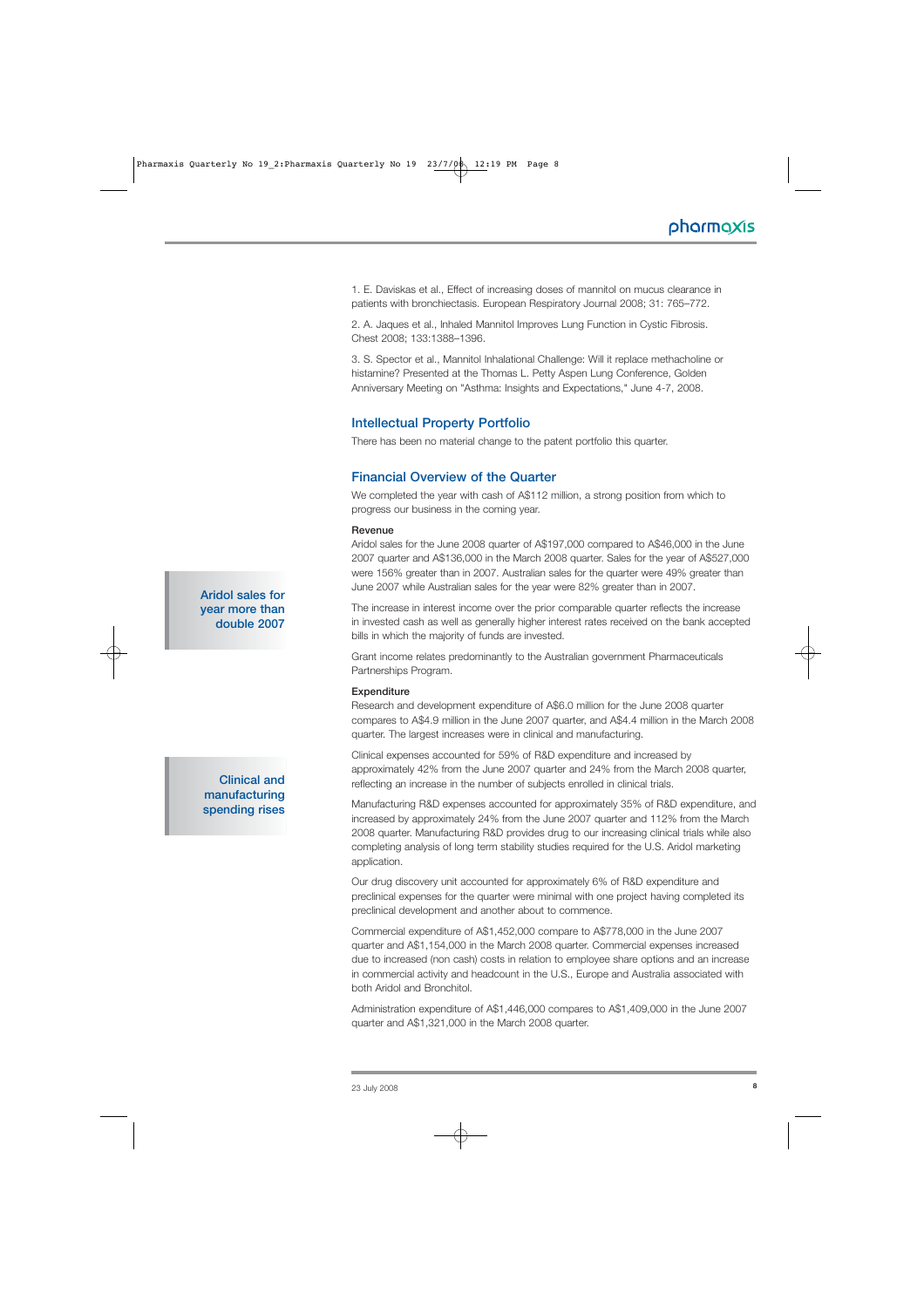#### **Financial Statement Data (International Financial Reporting Standards)** (Unaudited)

('000 except per share data)

#### **Income Statement**

|                                                    |           | Three months ended |                     |           | Year ended |                     |  |
|----------------------------------------------------|-----------|--------------------|---------------------|-----------|------------|---------------------|--|
|                                                    | 30-Jun-08 | 30-Jun-07          | 30-Jun-08           | 30-Jun-08 | 30-Jun-07  | 30-Jun-08           |  |
|                                                    | A\$       | A\$                | US\$ <sup>(1)</sup> | A\$       | A\$        | US\$ <sup>(1)</sup> |  |
| Revenue from sale of goods                         | 197       | 46                 | 188                 | 527       | 205        | 504                 |  |
| Cost of sales                                      | (47)      | (10)               | (45)                | (129)     | (49)       | (123)               |  |
| Gross profit                                       | 150       | 36                 | 143                 | 398       | 156        | 381                 |  |
| Other income                                       |           |                    |                     |           |            |                     |  |
| Interest                                           | 2,233     | 1,219              | 2,135               | 7,402     | 5,278      | 7,078               |  |
| Grant income                                       | 562       | 569                | 537                 | 1,358     | 2,152      | 1,299               |  |
| Other                                              | 91        |                    | 87                  | 218       |            | 208                 |  |
| Expenses                                           |           |                    |                     |           |            |                     |  |
| Research & development                             | 5,986     | 4,856              | 5,724               | 19,996    | 23,840     | 19,120              |  |
| Commercial                                         | 1,452     | 778                | 1,388               | 4,557     | 3,240      | 4,357               |  |
| Administration                                     | 1,446     | 1,409              | 1,383               | 5,231     | 4,666      | 5,002               |  |
| Total expenses                                     | 8,884     | 7,043              | 8,495               | 29,784    | 31,746     | 28,479              |  |
| Net loss before tax                                | (5,848)   | (5,219)            | (5,593)             | (20, 408) | (24, 160)  | (19, 513)           |  |
| Income tax expense                                 | 14        |                    | 13                  | 32        | 19         | 31                  |  |
| Net loss after tax                                 | (5,862)   | (5,226)            | (5,606)             | (20, 440) | (24, 179)  | (19, 544)           |  |
| Basic and diluted earnings (loss) per share $-$ \$ | (0.030)   | (0.029)            | (0.029)             | (0.108)   | (0.136)    | (0.103)             |  |
| Depreciation & amortisation                        | 252       | 246                | 241                 | 1,024     | 939        | 979                 |  |
| Fair value of options issued under employee plan   | 830       | 397                | 794                 | 3,434     | 1,488      | 3,284               |  |

#### **Balance Sheet Data**

|                                       |       | As at     |                     |
|---------------------------------------|-------|-----------|---------------------|
| 30-Jun-08                             |       | 30-Jun-07 | 30-Jun-08           |
|                                       | Α\$   | A\$       | US\$ <sup>(1)</sup> |
| Cash and cash equivalents<br>111,842  |       | 76,182    | 106,943             |
| Plant & equipment<br>3,668            |       | 3,521     | 3,507               |
| Intangible assets                     | 1.227 | 1.239     | 1,173               |
| Total assets<br>125,049               |       | 82.648    | 119,572             |
| Total liabilities<br>(5,928)          |       | (6,089)   | (5,668)             |
| Total shareholders' equity<br>119.121 |       | 76.559    | 113,904             |

#### **Cash Flow Data**

|                                      | Three months ended |           |                     | Year ended |               |                     |
|--------------------------------------|--------------------|-----------|---------------------|------------|---------------|---------------------|
|                                      | $30 - Jun-08$      | 30-Jun-07 | $30 - Jun-08$       | 30-Jun-08  | $30 -$ Jun-07 | 30-Jun-08           |
|                                      | A\$                | A\$       | US\$ <sup>(1)</sup> | A\$        | A\$           | US\$ <sup>(1)</sup> |
| Cash flows from operating activities | (3,673)            | (3,608)   | (3,512)             | (18.850)   | (20.697)      | (18,024)            |
| Cash flows from investing activities | (736)              | (295)     | (704)               | (5,059)    | (1,322)       | (4,837)             |
| Cash flows from financing activities |                    | 171       |                     | 59.572     | 363           | 56,963              |
| Net increase (decrease) in cash held | (4,408)            | (3.732)   | (4,215)             | 35.663     | (21,656)      | 34,102              |

#### **Share Data**

| Ordinary Shares <sup>(2)</sup>           |                     |  |
|------------------------------------------|---------------------|--|
| As at                                    |                     |  |
|                                          | 30-Jun-08 30-Jun-07 |  |
| Ordinary shares on issue                 | 194.515 177.949     |  |
| Options over ordinary shares outstanding | 9.836<br>11.536     |  |

Notes:

(1) Convenience translation into U.S. dollars from Australian dollars based upon rate on 30 June 2008.

(2) Pharmaxis ordinary shares are traded on the Australian Securities Exchange (PXS) and our ADRs are traded on the Nasdaq Global Market (PXSL). One Pharmaxis ADR represents 15 Pharmaxis ordinary shares.